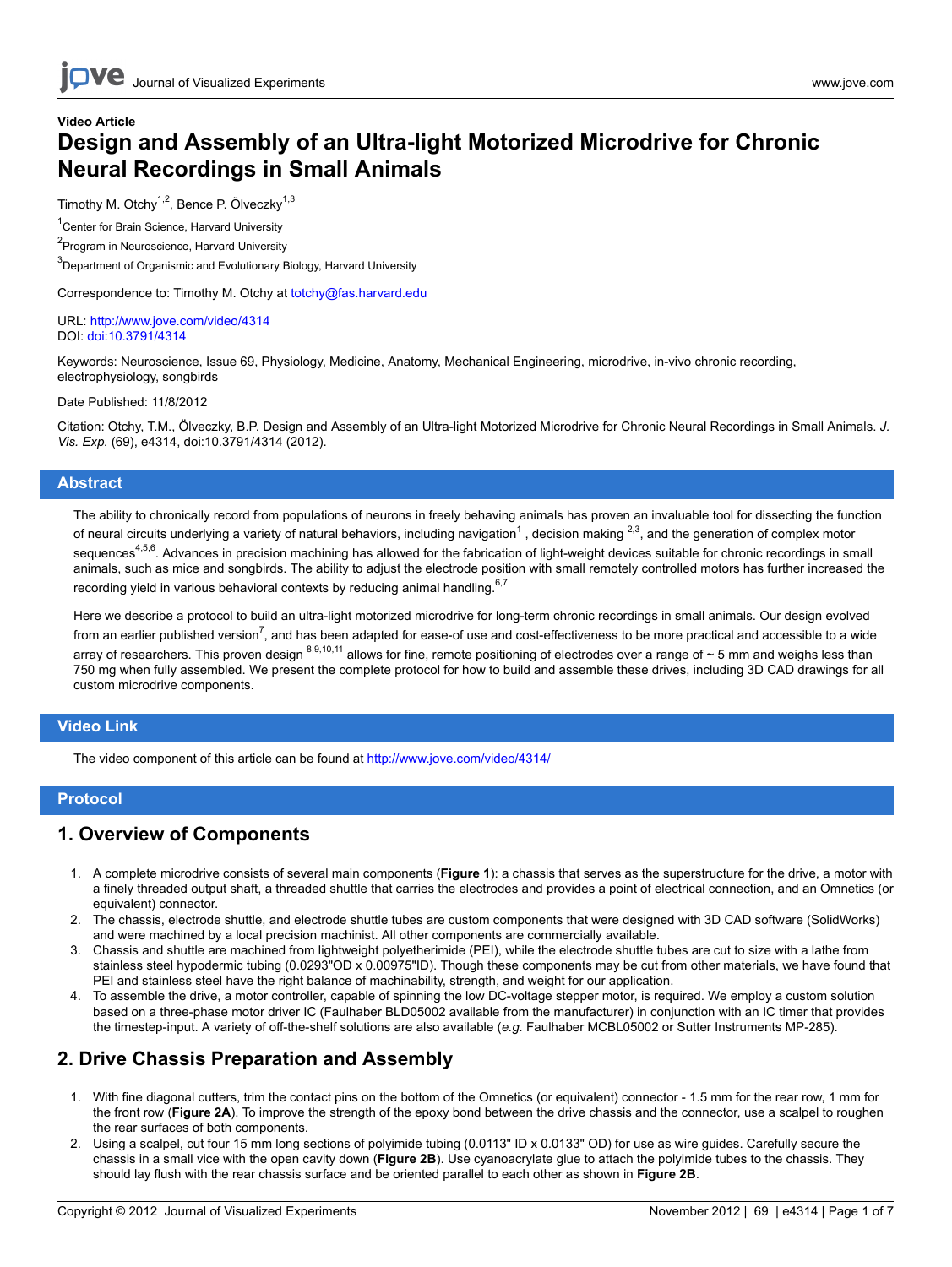**Ove** [Journal of Visualized Experiments](http://www.jove.com) [www.jove.com](http://www.jove.com)

- 3. Once dry, trim the polyimide tubes to approximately 6 mm in length and remove the waste sections. The remaining tubes should be approximately 3 mm from the bottom edge of the chassis.
- 4. To ensure proper clearance for mating with the headstage or cable, the connector should be mounted a few millimeters above the polyimide tubes and be parallel with the chassis surface (Figure 2B). Use epoxy (Torr Seal) to construct a small pedestal for the connector, place it on top with the shorter row of pins topmost, and add more epoxy around the connector. Do not proceed until the epoxy has completely cured.
- 5. Remove the chassis from the vice, transfer to a jig that allows for connection to the motor controller (i.e., in our case, this jig is simply a rigid rod with the mating Omnetics connector affixed to one end) and orient with the front surface of the drive facing up. Guide the motor wires through the hole in the chassis and slide the motor into the groove in the base. The motor and drive shaft should be parallel to the chassis and fit snuggly against the bottom and side.
- 6. Epoxy the motor to the chassis, taking care not to obstruct either the drive shaft or the space where the electrodes will be installed (see Torr Seal placement in Figure 4). Allow the epoxy to cure.
- 7. Rotate the chassis so that the connector is accessible. To support the motor wires and prevent accidental breakage, add a small drop of fastset epoxy to the wires where they emerge from the chassis. Trim, strip, and solder the wires to the appropriate contacts on the connector (Figure 2A). Test the motor to ensure smooth shaft rotation in both directions.

### 3. Electrode Shuttle Assembly

- 1. To minimize the potential for motion-induced artifacts in the recordings, it is essential that the electrode shuttle fit snuggly in the chassis. Test the fit of the shuttle by threading it onto the motor shaft and running it up and down the full length of the shaft at low speed. Be careful not to wedge the shuttle in the drive and thus over-torquing the motor- it is very easy to permanently damage the plastic gearhead at this stage. If a previously spinning motor shaft ceases turning, the gearhead may be damaged.
- 2. If the shuttle does not run smoothly down the shaft, inspect the chassis surfaces and the drive screw for debris. Remove with fine forceps or compressed air, coat the threading in some light mineral oil and recheck the shuttle fit.
- 3. If the shuttle is too tight, use forceps and a fine grain whetstone to remove obstructing material from the side of the shuttle. Take care to remove the material evenly.
- 4. If the shuttle is too loose such that it tilts and chatters during travel, glue a small sliver of transparency film to the shuttle to fill the gap between it and the chassis surface.
- 5. Once the shuttle has been properly fit, remove the shuttle from the shaft and press one of the stainless steel shuttle tubes into each of the four large holes in the shuttle. Each should be centered on the shuttle with the ends of all four tubes flush (Figure 3). Secure them with a small drop of cyanoacrylate glue applied to the base of the tube. Be very careful not to allow the glue to get on the edges of the shuttle or into the tubes.
- 6. Thread the completed electrode shuttle back on to the drive shaft and bring it all the way down to the base of the threading.

# 4. Guide Tube and Electrode Installation

- 1. Cut four 25 mm long sections of polyimide tubing (0.0045" ID x 0.006" OD) for use as electrode guides. In addition, cut four electrodes to 40 mm sections for use as dummy electrodes which will hold the guide tubes in position during assembly. (Note that these dummy electrodes are for assembly only and will not be used for recording, so you may reuse the same ones for each assembly.) Slide each section of tube onto on to a dummy electrode such that the electrode extends ~10 mm beyond the end of the tube.
- 2. Arrange each of the polyimide tubes in the chassis as shown in Figure 4A. This will result in the ends of the electrode guides, flush with each other and aligned to the base of the motor shaft, splaying out toward the electrode shuttle and the opposite ends converging at the bottom of the drive. Mix a small amount of Kwik-Cast and apply approximately 2 mm below the top end of the electrode guides. Allow to dry.
- 3. Remove the dummy electrodes and reposition the free ends of the electrode guides such that they form a tight bundle at the bottom of the drive. It may be helpful to use a fine wire to hold them in place temporarily (Figure 4B). Fix the new position with more Kwik-Cast. Allow to dry.
- 4. With a sharp scalpel, trim the electrode guide tubes where they extend beyond the bottom of the microdrive. When implanted, these tubes will guide the electrodes from the bottom of the drive (resting on the skull) to the surface of the brain. Thus, the length at which the tubes should be trimmed depends on the anatomy of the implantation site (Figure 5). For songbirds, this is approximately 1.5 mm.
- 5. To connect an electrode to the connector, cut a 30 mm long section of insulated platinum wire (0.003" dia.) and strip 1 mm of insulation from one end. Solder it to one of the signal pins on the connector. Bend the wire under the connector and push it through one of the wire guide tubes. Pull the wire taunt and wrap it around the guide slot in the top of the chassis.
- 6. With scissors or fine wire cutters, cut an electrode to ~25 mm in length. Take care to do this without bending the electrode or damaging the tip; if either occur, the electrode cannot be used. With the electrode shuttle now at the top of the shaft, insert the electrode into a polyimide tube and pull it up through the stainless steel tube in the shuttle. Position it such that the tip of the electrode is flush with the bottom end of the polyimide tube. Trim the electrode 1 mm above the shuttle tube.
- 7. With a fine set of forceps, strip the insulation off the last 2 mm of the electrode and the last 2 mm of the platinum wire. Reposition the electrode in the shuttle tube, insert the platinum wire into the tube, and pin the two together by sliding a short 1 mm section of tungsten wire (0.008" dia) into the tube. This should be a tight fit that will provide both a mechanical and an electrical connection between the electrode and the wire (Figure 3).
- 8. Run the shuttle up and down the length of the drive shaft to ensure continued movement.
- 9. Repeat 4.5-4.8 until all electrodes have been installed.
- 10. Cut a 30 mm long section of silver wire (0.005" dia) for use as a ground wire. Strip 1 mm of insulation off one end and solder to the ground pin.

# 5. Final Assembly and Pre-Implantation Preparation

1. To reduce the friction of the electrodes against the guide tubes, fill the guide tubes with light mineral oil. Capillary action is sufficient to fill the tubes from a drop of oil placed at one end.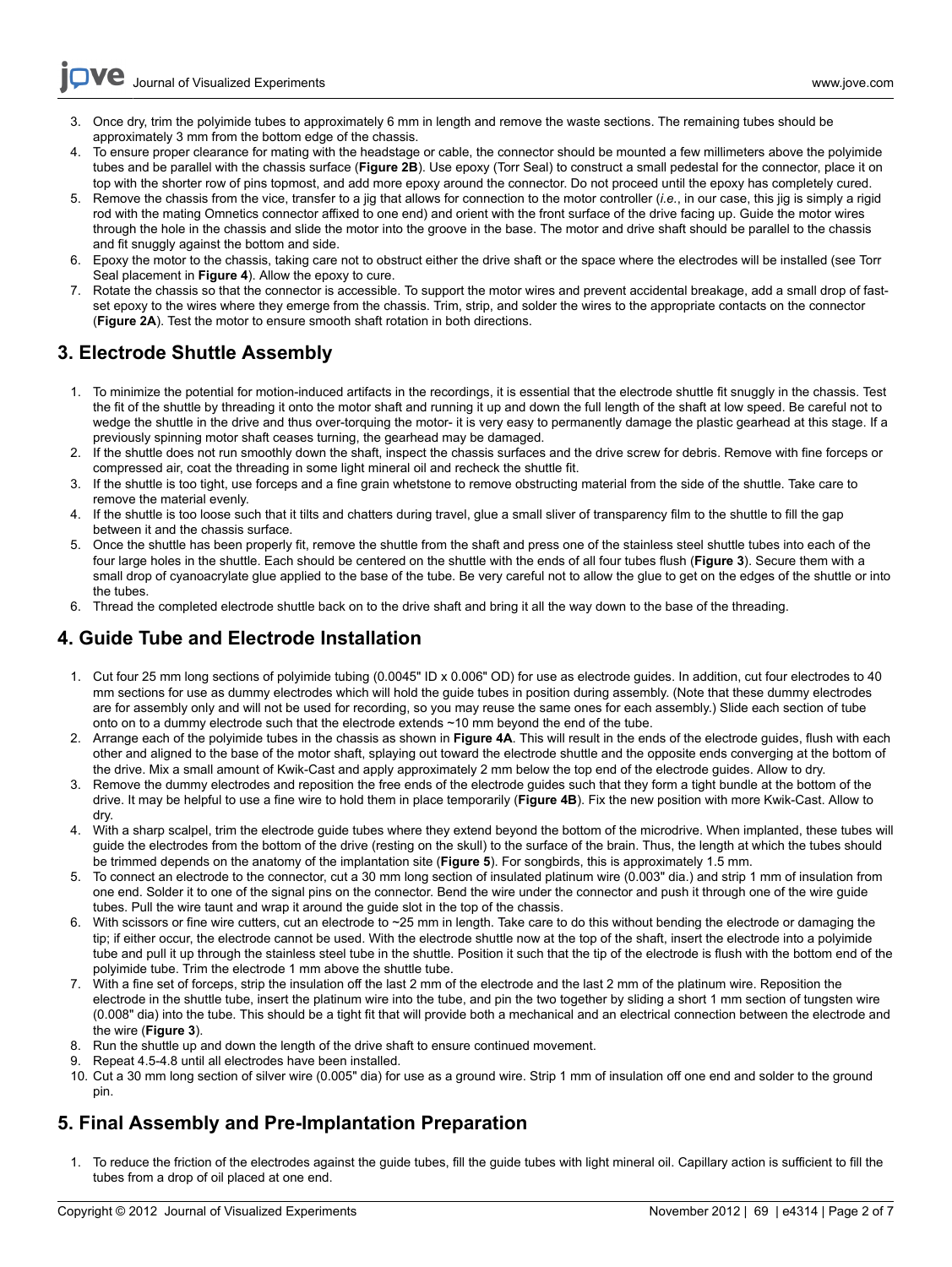- [Journal of Visualized Experiments](http://www.jove.com) [www.jove.com](http://www.jove.com)
- 2. To create a protective cover for the motor and electrodes, cut a 12 mm x 25 mm rectangle of transparency and fold it into a wide U-shape. Use cyanoacrylate to glue the cover to the outer surfaces of the chassis (Figure 6). Cut a 15 mm x 6 mm rectangle of transparency and use cyanoacrylate to glue it around the connector. To prevent interference with the connector, the long edge of the transparency should be flush with the top edge of the connector.
- 3. Prior to implantation, sterilize the electrodes and guide tubes by lowering the extended electrodes into a 10:1 DI water-bleach solution for 10 min. Then, flush thoroughly with sterile water.
- 4. A jig similar to that used in step 2.5 can be used to hold the microdrive in a stereotaxic manipulator during implantation.

## 6. Representative Results

This protocol requires approximately 5 hr of hands-on assembly time with an additional 6-8 hr interspersed for the epoxy and glue to dry. However, once the microdrive has been assembled the first time, it can be prepared for reuse (i.e., the electrodes, electrode guide tubes, and electrode wires can be replaced) in less than 2 hr. The quality and character of the recordings obtained by following this protocol will, of course, be in part dependent on the recording target, the choice of electrodes, and any processing performed at the headstage or further upstream of the microdrive. This aside, it is possible to obtain stable recordings from a behaving animal over a time-span of more than ten weeks. Examples of single unit recordings from the robust nucleus of the archistriatum (RA) in a behaving songbird is shown in Figure 7A; multi-unit activity from the same region is shown in Figure 7B.



Figure 1. 3D model of the assembled motorized microdrive. The microdrive consists of several major components: (i) the chassis, (ii) motor with threaded output shaft, (iii) electrode shuttle, (iv) shuttle tubes, (v) electrodes, (vi) electrode guide tubes, and (vii) connector.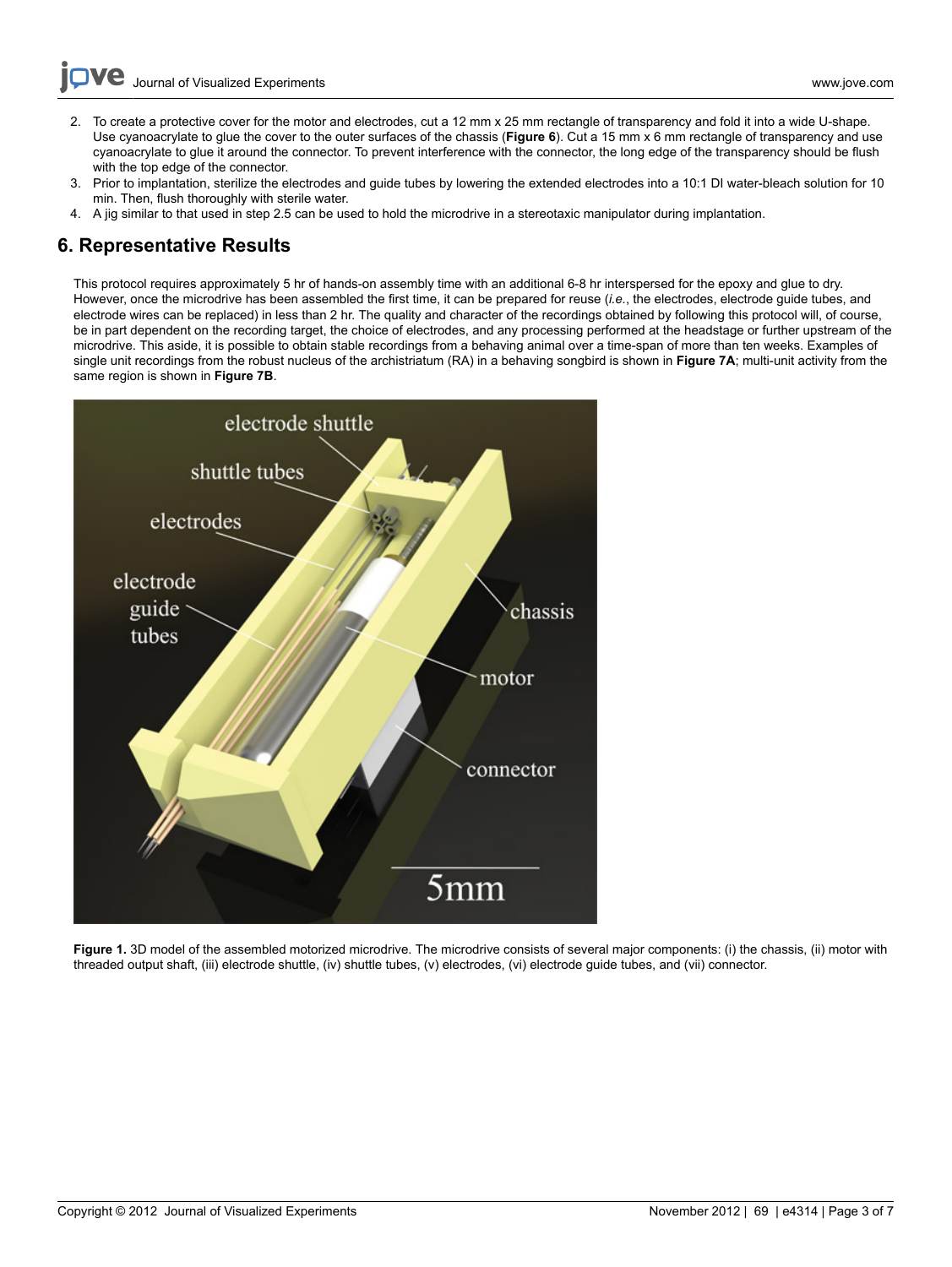

Figure 2. A) Model and connection diagram for the connector. Motor wires: b, i, l. Electrode wires: c,d,e,f. Ground wire: k. All other pins available for auxiliary instrumentation. B) Photo of the connector attached to the chassis with Torr Seal epoxy. Note the position of both the connector and the underlying wire guide tubes. The cyanoacrylate glue holding the guide tubes in position dries clear and, thus, is not visible in the image.



Figure 3. Electrode shuttle assembly.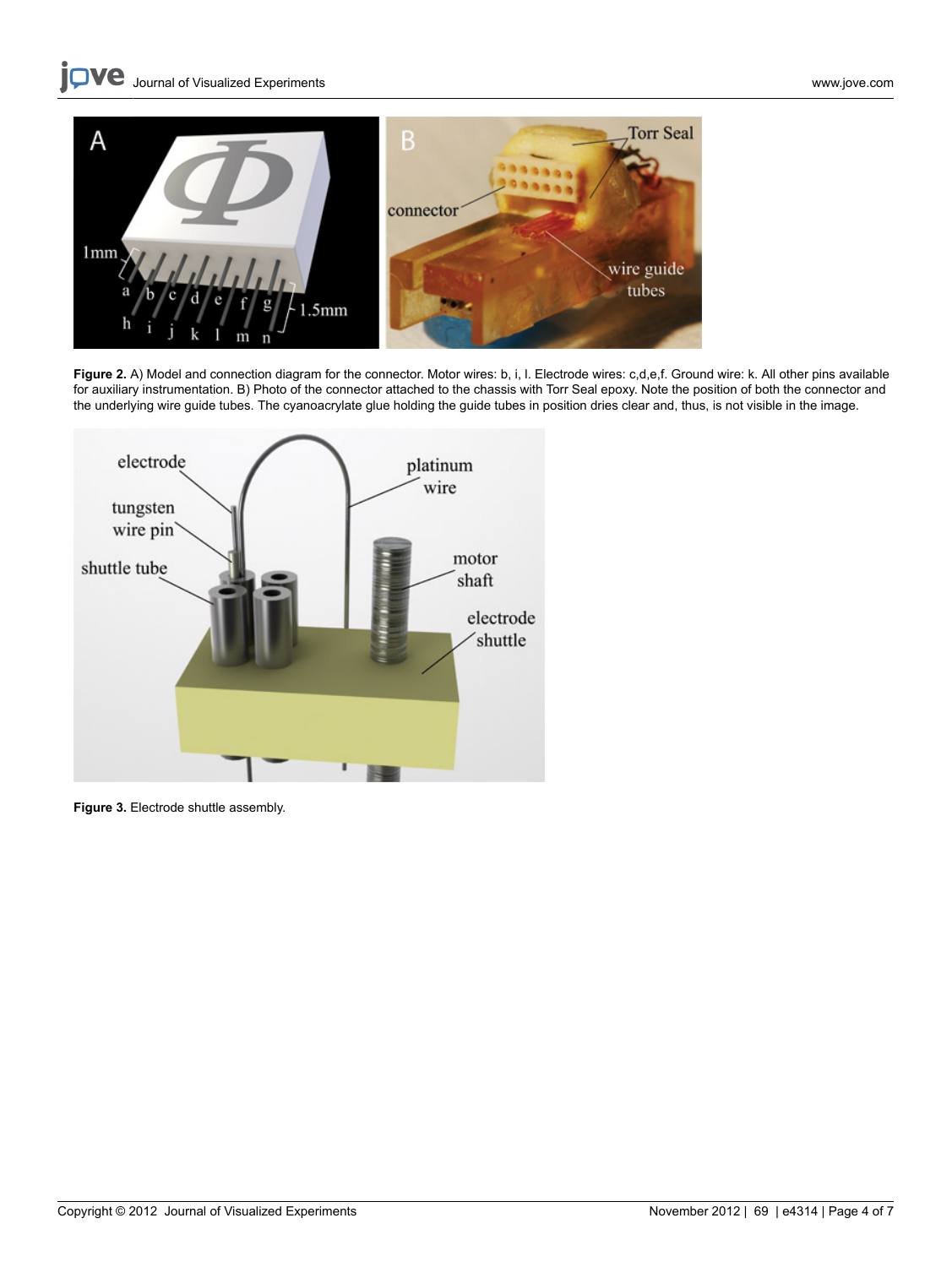

Figure 4. A) The electrode guide tubes positioned in the chassis prior to applying Kwik-Cast. B) To ensure that the electrodes exit the bottom of the drive in parallel, bring the bottom end of the guide tubes into a tight bundle before adding the last drop of the Kwik-Cast.



Figure 5. The amount that the electrode guide tubes extend beyond the bottom of the drive is specified by the anatomy of the implantation site. The diagram illustrates the dimensions that are relevant for determining the length of the guide tubes. For implanting in the songbird, 1.5 mm is sufficient.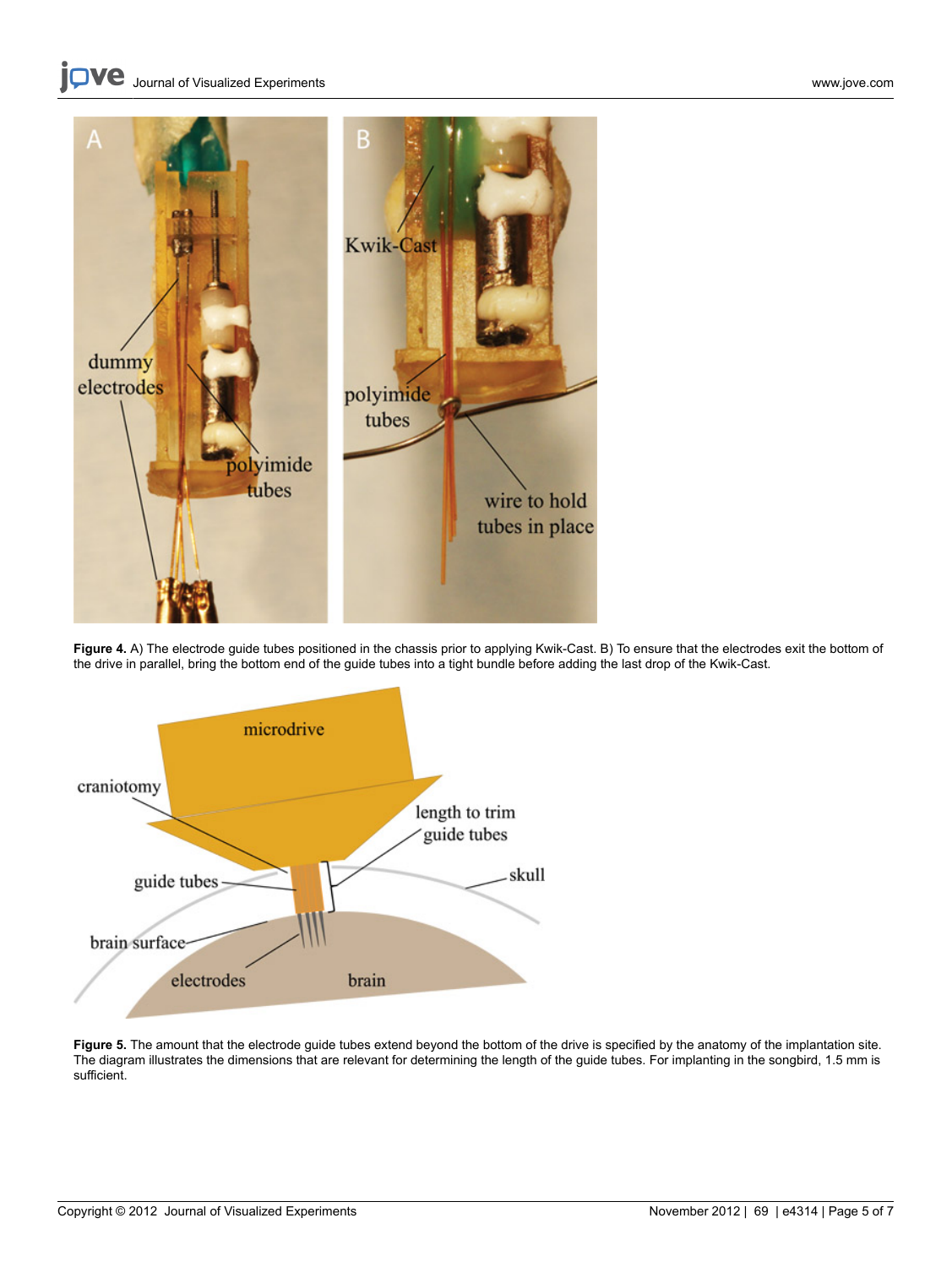

Figure 6. The finished motorized microdrive with protective covers attached.



Figure 7. Representative recordings from the robust nucleus of the archistriatum (RA) in the behaving zebra finch. A) Single-unit activity recorded with 10MΩ platinum-iridium electrodes. Top: example recording made one week after implantation. Bottom: example recording from the same electrode as above, nine weeks later. B) Multi-unit activity recorded with 1MΩ platinum electrodes. [Click here to view larger figure](http://www.jove.com/files/ftp_upload/4314/4314fig7large.jpg).

Additional Files: The chassis, shuttle, and electrode tubes were designed with SolidWorks 2010 CAD software. These part files are provided in both the proprietary (\*.sldprt) and vendor-neutral (\*.iges) formats and dimensioned production drawings are provided in PDF format.

### **Discussion**

The protocol presented here will result in a device capable of high-quality recordings with minimal motion artifacts only if proper care is taken with construction. The fit of the shuttle in the chassis if of critical importance: too tight and the risk of overloading the motor is high; too loose and